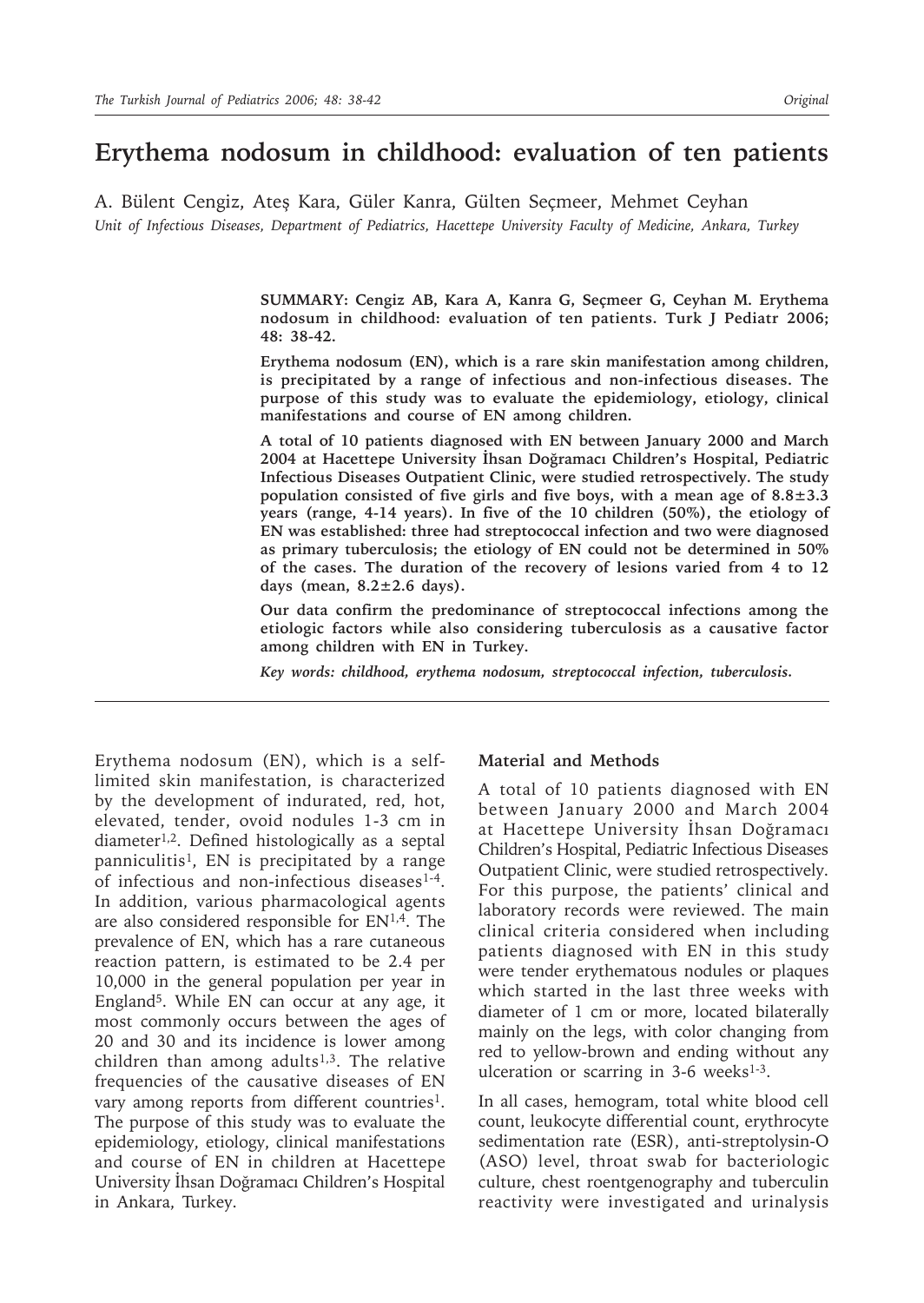was performed. Other laboratory tests were performed as necessary. C-reactive protein (CRP) level was measured in six patients. Epstein-Barr virus, hepatitis B virus (HBV) and hepatitis C virus (HCV) serodiagnoses were carried out in four cases, and human immunodeficiency virus (HIV) serodiagnosis was carried out in only one case. Serum antibodies to Mycoplasma pneumoniae were measured in two cases. Salmonella and Brucella agglutination tests were performed in one case. Antinuclear antibodies were studied in three cases and anti-dsDNA antibodies in two cases. Rheumatoid factors were investigated in four cases. Serum immunoglobulin A (IgA), IgM and IgG levels were measured in one case and complement component C3 and C4 in two cases. Liver function tests were performed in five cases. Stool cultures for Yersinia enterocolitica, Campylobacter, Salmonella and Shigella were performed in one case. Amebiasis was investigated in one patient. In cases where tuberculin skin tests were positive, additional investigations were performed, including cultures of sputum or gastric lavage for Mycobacterium tuberculosis, history of exposure to a patient with active pulmonary tuberculous, tuberculin testing of all household members and roentgenological examination of the chest of household members.

The diagnosis of streptococcal infection was established using two criteria: a high level of ASO (above 400 UI/ml) or the presence of Streptococcus pyogenes in the throat<sup>3</sup>.

The type and location of skin lesions were identified. If the child had fewer than six lesions on each leg, we considered the number of lesions as low2. The histories of all patients were reviewed in detail from their medical records in terms of drug intake (e.g., antiepileptics, especially phenytoin; antibiotics, especially sulfonamides), recent immunization and prodromal and concomitant symptoms of the disease. The cases were evaluated to determine whether they had chronic underlying disease. Symptoms which occurred within the last two weeks before the onset of EN were regarded as prodromal symptoms2. Similarly, recent immunization was regarded as vaccination in the last two weeks before the onset.

The statistical analysis was performed using SPSS for Windows Release 7.5 program.

## **Results**

There were 10 children (5 girls, 5 boys) with EN, with mean age of  $8.8 \pm 3.3$  years (range, 4-14 years) (Table I). Four of the patients were diagnosed with EN in autumn (1 in October and 3 in November), two in winter (in February), three in spring (2 in March and 1 in April) and one in summer (in July) (Table I).

Seven of the patients had fever (above 38.0°C) two to 10 days prior to the development of EN, of whom six had accompanying sore throat and one had accompanying diarrhea (Table I). Six patients with sore throat and fever were diagnosed as tonsillopharyngitis and treated with an antibiotic within the last one month. Two patients received oral ampicillinsulbactam (Patients 1 and 2); three patients were administered intramuscular benzathine penicillin G (Patient 3, 4 and 9) and one patient received oral azithromycin (Patient 8). One patient with fever and diarrhea was treated with oral trimethoprim-sulfamethoxazole (Patient 6). Of these seven patients who had used antibiotics, three used antibiotics after the development of EN. None of the patients had been exposed to antiepileptics or had recently been vaccinated.

Only two patients had fever when they were diagnosed with EN (Patients 1 and 9). None of the throat cultures of 10 patients included in the study revealed group A beta-hemolytic streptococcus. Of the six patients who had tonsillopharyngitis, recent streptococcal infection was documented in three cases by strongly increased ASO titers (Patients 3, 4 and 9). Their ASO titers were 681, 695 and 708 UI/ml, respectively.

Among the patients included in the study, the duration of the cutaneous changes before admission varied from two to eight days (mean,  $3.7\pm2.1$  days). In all children, the EN lesions were located bilaterally on the anterior surfaces of the lower legs; the thighs and the forearms were also involved concurrently in one patient (Patient 6). The size of the lesions varied from 1 cm to 5 cm. Six of them had more than six lesions on each leg.

The tuberculin skin test was positive in two patients and negative in eight. In two cases (aged 8 and 9 years), who had positive tuberculin skin test, induration was above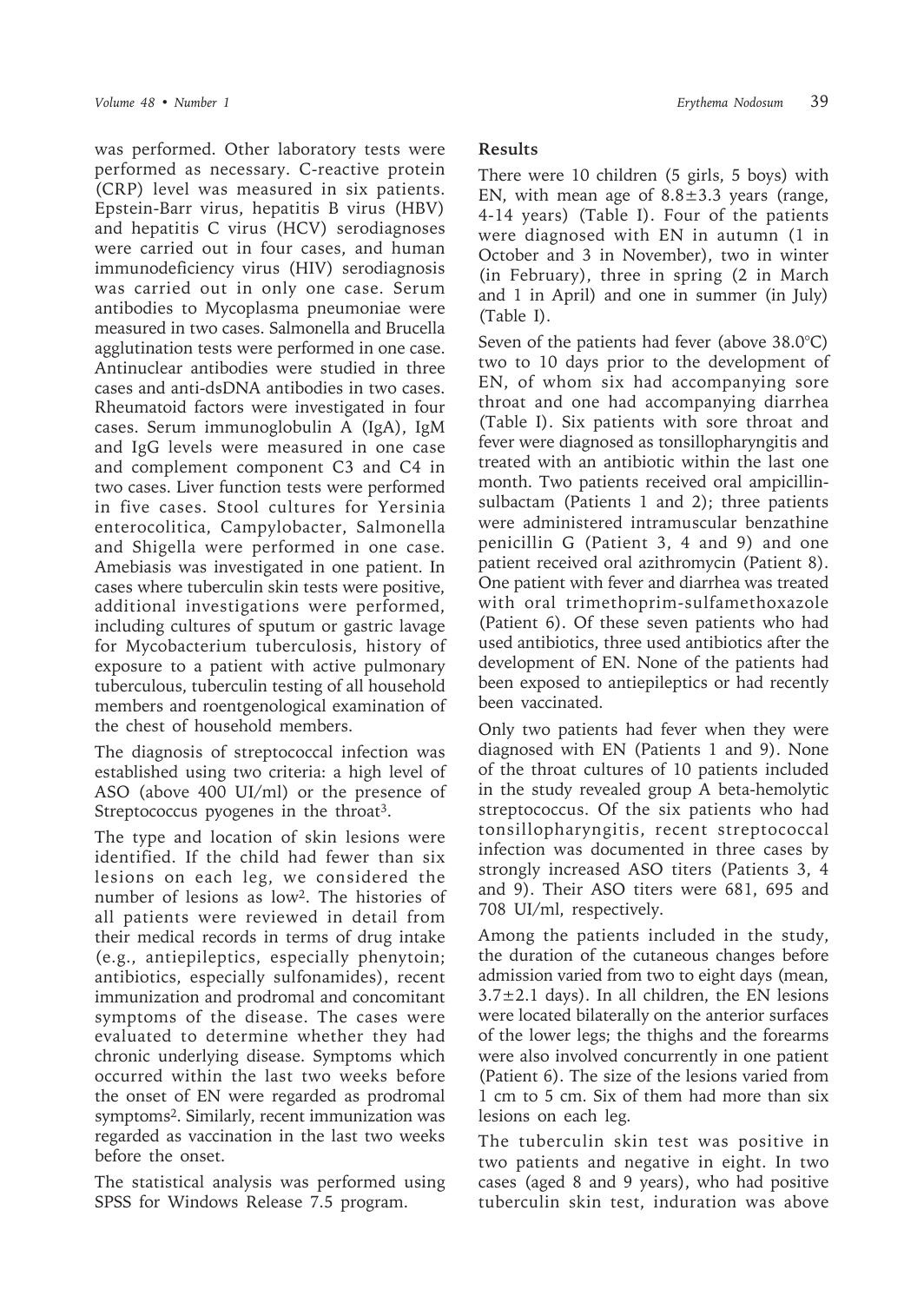| Clinical, Epidemiologic and Laboratory Data of the 10 Patients with EN<br>Table I. | Etiology                                         | Not determined        | Primary TB               | tonsillopharyngitis<br>Streptococcal | tonsillopharyngitis<br>Streptococcal | Not determined  | Not determined     | Not determined | Not determined        | tonsillopharyngitis<br>Streptococcal | Primary TB      | NE: neutrophils. ESR: erythrocyte sedimentation rate. ASO: anti-streptolysin-O. CRP: C-reactive protein. TB: tuberculosis. |
|------------------------------------------------------------------------------------|--------------------------------------------------|-----------------------|--------------------------|--------------------------------------|--------------------------------------|-----------------|--------------------|----------------|-----------------------|--------------------------------------|-----------------|----------------------------------------------------------------------------------------------------------------------------|
|                                                                                    | admission<br>duration<br>(days)<br>Rash<br>after | 4                     | $\overline{\phantom{0}}$ | G                                    | 6                                    | $\overline{10}$ | 7                  | $\overline{ }$ | $\overline{2}$        | $\infty$                             | $\overline{12}$ |                                                                                                                            |
|                                                                                    | Tuberculin<br>skin test                          | Negative              | Positive                 | Negative                             | Negative                             | Negative        | Negative           | Negative       | Negative              | Negative                             | Positive        |                                                                                                                            |
|                                                                                    | (mg/dl)<br>CRP                                   |                       | 5.27                     | 0.35                                 | 0.58                                 |                 | 7.26               |                |                       | 33.8                                 | 0.63            |                                                                                                                            |
|                                                                                    | (1U/ml)<br>ASO                                   | 640                   | < 40                     | 681                                  | 695                                  | < 40            | < 40               | < 40           | < 40                  | 708                                  | 311             |                                                                                                                            |
|                                                                                    | (mm/h)<br><b>ESR</b>                             | 24                    | 20                       | 36                                   | 44                                   | 22              | 42                 | 24             | 22                    | 68                                   | 30              |                                                                                                                            |
|                                                                                    | Ë                                                | 86%                   | 68%                      | 69%                                  | 72%                                  | 67%             | 68%                | 52%            | 63%                   | 88%                                  | 67%             |                                                                                                                            |
|                                                                                    | (on admit)<br><b>WBCs</b><br>$10^9/L$            | 15.5                  | 16.2                     | 9.3                                  | 14.7                                 | 8.2             | 12.5               | 4.6            | 9.9                   | 26                                   | 12.4            |                                                                                                                            |
|                                                                                    | Accompanying<br>symptoms                         | Fever                 |                          |                                      |                                      |                 |                    |                |                       | Fever                                |                 |                                                                                                                            |
|                                                                                    | Prodromal<br>symptoms                            | Fever, sore<br>throat | Fever, sore<br>throat    | Fever, sore<br>throat                | Fever, sore<br>throat                |                 | diarrhea<br>Fever, |                | sore throat<br>Fever, | sore throat<br>Fever,                |                 |                                                                                                                            |
|                                                                                    | Month of<br>diagnosis                            | March                 | November                 | March                                | July                                 | November        | October            | April          | November              | February                             | February        | EN: erythema nodosum. WBCs: white blood cells.                                                                             |
|                                                                                    | Age<br>(y)                                       | $\overline{ }$        | 9                        | $\Box$                               | $\overline{\mathfrak{L}}$            | $\infty$        | 4                  | 4              | $\Box$                | 14                                   | $\infty$        |                                                                                                                            |
|                                                                                    | Sex                                              | Σ                     | щ                        | Щ                                    | Σ                                    | Щ               | щ                  | щ              | $\geq$                | $\geq$                               | $\geq$          |                                                                                                                            |
|                                                                                    | Patient<br>ģ.                                    |                       | $\mathcal{L}$            | 3                                    | 4                                    | 5               | $\circ$            | $\overline{ }$ | $^{\circ}$            | 6                                    | $\overline{10}$ |                                                                                                                            |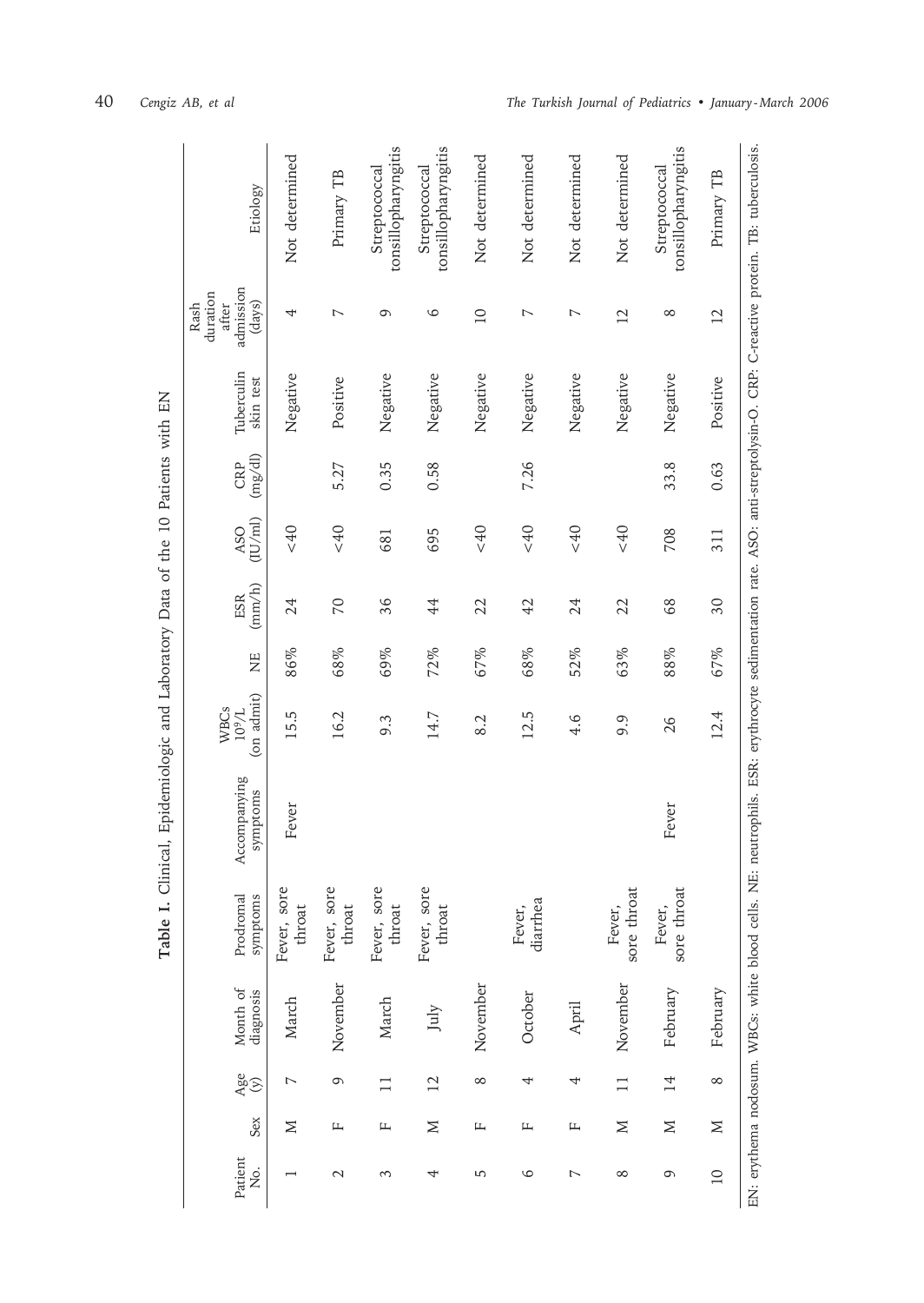were treated with isoniazid.

20 mm, and both cases were asymptomatic in terms of tuberculous infection. Both cases

No patient had oral or genital aphthae. In one patient, EN was associated with diarrhea. In this patient, stool cultures for Yersinia enterocolitica, Campylobacter, Salmonella and Shigella were negative.

In our study, the mean ESR was 39 mm/h (range, 22-70 mm). It was higher than 40 mm in four patients (40%). The mean total leukocyte count was  $12.9 \text{ X } 10^9/\text{L}$  (range, 4.6 to  $26.0 \text{ x } 10^9/\text{L}$ ), and six patients had a leukocytosis higher than  $10X109/L$ . The mean polymorphonuclear leukocyte (PNL) percentage was 70% (range, 52%-88%). CRP level was studied in six patients and mean level was 7.9 mg/dl (range, 0.3-33.8 mg/dl) (Table I).

All of the patients were restricted from physical activities for a few days and they were advised to elevate their legs<sup>2</sup>. Three patients were treated for streptococcal infection; two patients were administered acetyl salicylic acid and one patient was administered naproxen.

The duration of the recovery of lesions in our cases varied from four to 12 days after admission to our hospital (mean,  $8.2 \pm 2.6$  days) (Table I). In four patients with total leukocyte count lower than  $10x10<sup>9</sup>/L$ , the lesions recovered between seven and 12 days (mean,  $9.5 \pm 2.1$  days), and in six patients with total leukocyte count above 10 x  $10<sup>9</sup>/L$ , the lesions recovered between four and 12 days (mean,  $7.3\pm2.6$  days). In six patients with ESR lower than 40 mm/h, the lesions recovered between four and 12 days (mean,  $9.0\pm3.1$  days), and in four cases with ESR above 40 mm/h, the lesions recovered between six and eight days (mean, 7.0±0.8 days).

The follow-up period varied from three months to two years after the time of EN diagnosis. No recurrence or systemic disease developed in any of the patients.

### **Discussion**

The mean age of EN in childhood is reported around 8-10 years<sup>2,6</sup>. In our study, the mean age of the patients was  $8.8 \pm 3.3$  years (range, 4-14 years).

The sex incidence of children with EN before puberty is known to be approximately equal<sup>2,6,7</sup>. In our patients the ratio of girls and boys was the same.

It has been reported that EN is caused by an immunologic reaction that can be triggered by various antigenic stimuli by bacterial, viral, fungal, chlamydial and parasitic infections, benign or malignant systemic diseases (such as sarcoidosis, enteropathies, Behçet's disease, leukemia, and lymphoma) and drugs<sup>1,3</sup>. In the early reports, childhood EN was most commonly associated with tuberculosis<sup>8</sup>. In the United States and Europe, beta-hemolytic streptococcal infections are currently the most common provoking agents of EN in children<sup>1,2,6,7</sup>; in other parts of the world, tuberculosis, or streptococcal or mycotic infections predominate, depending on the prevalence of these diseases in the community1.

In our study, none of the throat cultures were determined positive, which could possibly be the consequence of the fact that antibiotics had been used in most of the cases. The diagnosis of recent streptococcal infection was established in three patients (30%) by serodiagnosis. In addition, there were three patients who had had a recent throat infection with no documented streptococcal infection.

Primary tuberculosis was diagnosed in two cases in our study. In recent studies from developed countries, Mycobacterium tuberculosis has been rarely reported as the factor provoking  $EN^{2,3}$ . EN is seen only in the primary tuberculosis form of tuberculous diseases and appearance of the cutaneous lesions is usually concomitant with the conversion of the tuberculin skin test<sup>1,9</sup>. Mert et al.<sup>9</sup> reported that primary tuberculosis was detected in 20% of the ENdiagnosed cases with known etiology.

While some studies<sup>2,6</sup> have reported noninfectious inflammatory diseases or malignant diseases like enteropathies, sarcoidosis, Behçet's disease and Hodgkin's disease as the causative factor of EN, none of these diseases was detected in our study. Behçet's disease is not rare in Turkey. Tursen et al.10 found the prevalence of EN among patients with Behçet's disease as 47.6%. Our patients were examined in terms of the presence of oral or genital aphthae, but none was detected in any of the cases. In addition, no finding associated with Behçet's disease was detected.

The etiology of EN could not be determined in 50% of our cases. Similarly, the causative factor of EN could not be determined in 22.2% to  $55\%$  of the cases in other studies<sup>2,3,6,7</sup>.